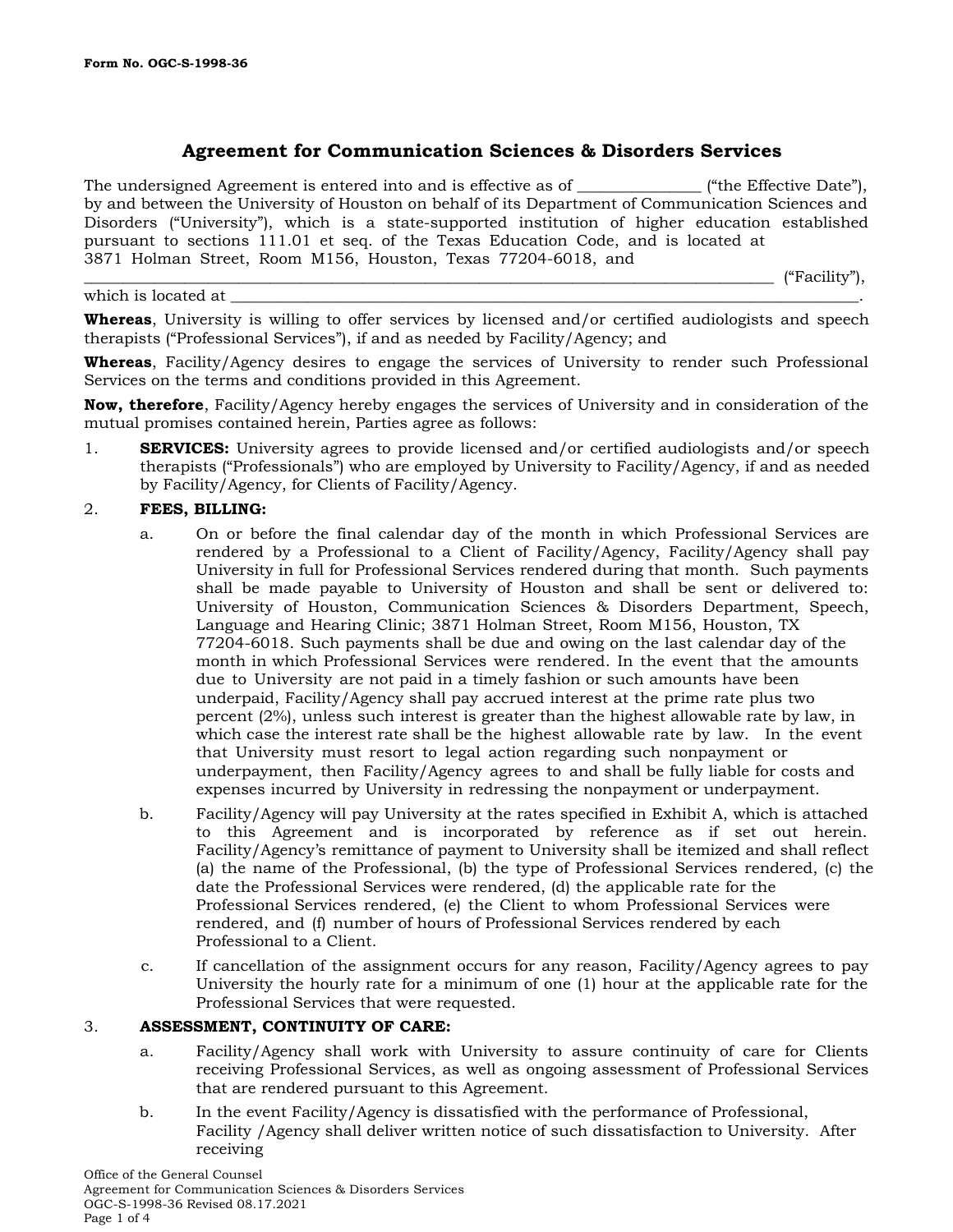written notice of the problem, University will take appropriate action, including investigation of any questionable performance by Professional and/or related issues.

#### 4. **TERM, TERMINATION:**

- a. This Agreement shall be in effect for one (1) year from the date of execution and shall automatically renew for additional one (1) year terms, unless sooner terminated by mutual, written agreement of Parties or in accordance with applicable provisions of this Agreement.
- b. This Agreement may be terminated, with or without cause, by either Party giving thirty (30) consecutive days' written notice to the other Party in accordance with the notice provisions of this Agreement.
- 5. **HIRING RESTRICTIONS:** Facility/Agency hereby agrees that it will not hire Professional currently employed by University or any Professional hired by University in the future for a period of one (1) year after the effective date of Professional's termination or separation from University employment.
- 6. **POLICY ADHERENCE:** All Professionals on duty at Facility/Agency shall adhere to applicable rules, regulations, and policies of Facility/Agency and will render Professional Services to Clients in a competent and professional manner.
- 7. **CONFIDENTIALITY:** Professionals agree not to disclose confidential Facility/Agency information to any firm, individual, or institution, except as authorized by Facility/Agency or as required or permitted by law. In this regard, Facility/Agency expressly authorizes Professional to discuss treatment issues concerning Clients of Facility/Agency with other University faculty and with students, solely for academic purposes and with Client names omitted from such discussions.
- 8. **RELATIONSHIP OF THE PARTIES:** It is expressly acknowledged by Parties to this Agreement that University and Professional are independent contractors and nothing in this Agreement is intended to nor shall be construed to create an employer/employee relationship, a joint venture relationship, or a borrowed-servant relationship between University and Facility/Agency or between Facility/Agency and Professional.

#### 9. **GENERAL TERMS:**

- a. Parties agree that this Agreement will be construed by the laws of the State of Texas and venue for purposes of alternative dispute resolution, claims, or litigation shall be Houston, Harris County, Texas.
- b. The terms and conditions of this Agreement may be modified upon mutual written consent of Parties at any time.
- c. This Agreement and all terms and conditions contained herein shall become effective as of the date noted as the Effective Date that first appears in paragraph one of this document.
- d. Any notice required or permitted under this Agreement shall be considered effective as

\_\_\_\_\_\_\_\_\_\_\_\_\_\_\_\_\_\_\_\_\_\_\_\_\_\_\_\_\_\_\_\_\_\_\_\_\_\_\_\_\_ \_\_\_\_\_\_\_\_\_\_\_\_\_\_\_\_\_\_\_\_\_\_\_\_\_\_\_\_\_\_\_\_\_\_\_\_\_\_\_\_\_\_\_

\_\_\_\_\_\_\_\_\_\_\_\_\_\_\_\_\_\_\_\_\_\_\_\_\_\_\_\_\_\_\_\_\_\_\_\_\_\_\_\_\_\_ \_\_\_\_\_\_\_\_\_\_\_\_\_\_\_\_\_\_\_\_\_\_\_\_\_\_\_\_\_\_\_\_\_\_\_\_\_\_\_\_\_\_\_

of the date sent by certified mail, return receipt requested, as follows:

| University |  |
|------------|--|
|            |  |

Facility:

Sr VC/VP, Academic Affairs/Provost  $214$  E. Cullen Bldg. Houston, TX 77204-2037

with a copy to: with a copy to:

Dept of Communication Sciences & Disorders \_\_\_\_\_\_\_\_\_\_\_\_\_\_\_\_\_\_\_\_\_\_\_\_\_\_\_\_\_\_\_\_\_\_\_\_\_\_\_\_\_\_\_ 3871 Holman Street, Room M156 Houston, TX 77204-6018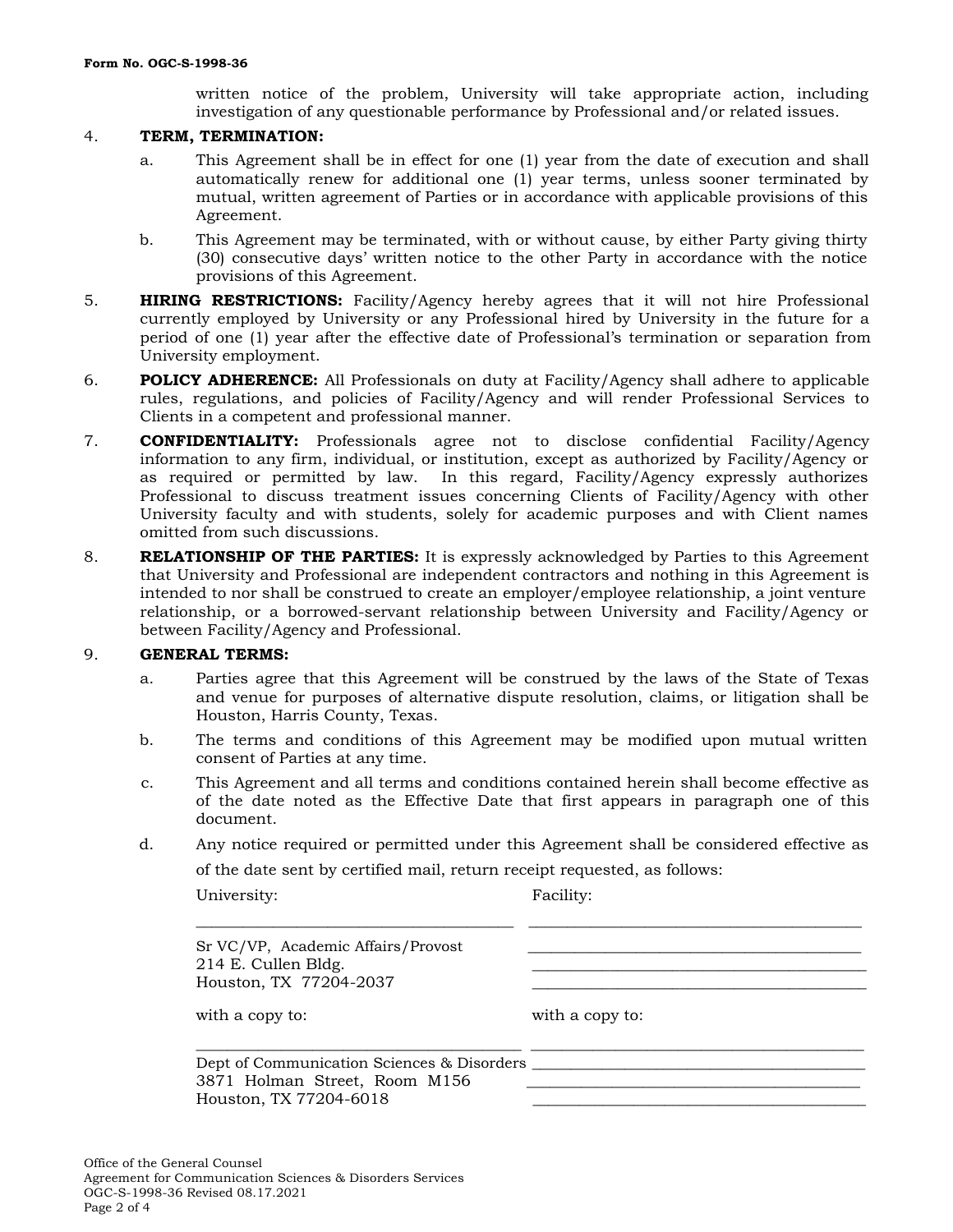- e. Neither Party may assign any rights or obligations under this Agreement without the prior written consent of the other Party.
- f. Each individual executing this Agreement on behalf of any Party expressly represents and warrants that he/she has authority to do so, and thereby to bind the Party on behalf of which/whom he/she signs, to the terms of this Agreement.
- g. If any part of the Agreement should be determined to be invalid, illegal, inoperative, or contrary to applicable law, statute, regulation, or University or Facility policies, that part of the Agreement shall be reformed, if reasonably possible, to comply with the applicable policies, provisions of law, statute, or regulation, and, in any event, the remaining parts of the Agreement shall be fully effective and operative insofar as reasonably possible.
- h. A waiver by either Party of the breach or violation of any provision of the Agreement shall not operate as, or be construed to be, a waiver of any subsequent breach of the Agreement.
- i. Neither Party shall be liable nor deemed to be in default for any delay or failure in performance under the Agreement or other interruption of service deemed resulting, directly or indirectly, from acts of God, acts of public enemy, war, accidents, fires, explosions, hurricanes, floods, failure of transportation, strikes, or other work interruptions by either Party's employees, or any similar cause beyond the reasonable control of either Party.
- j. This Agreement is entered into by and between Parties hereto and for their benefit. Unless explicitly provided in this Agreement, there is no intent by either Party to create or establish third Party beneficiary status or rights in any third party, and no such third party shall have any right to enforce any right or enjoy any benefit created or established under this Agreement.
- k. Unless expressly provided herein, Parties do not assume or become liable for any of the existing or future obligations, liabilities, or debt of the other.
- l. Without limitation of any other provision in this Agreement, Facility/Agency, in requesting and obtaining Professional Services for Clients, expressly agrees to abide by all applicable federal and/or state equal employment opportunity statutes, rules and regulations. Facility/Agency further agrees to hold University harmless from any and all liability arising from any breach of this covenant by Facility/Agency.
- m. This is the entire Agreement between Parties and supersedes all prior agreements, proposals, or understandings, whether written or oral.

**In witness thereof**, Parties have executed this Agreement in multiple counterparts, to be effective as of the date written on page one (1) of the Agreement.

#### **UNIVERSITY OF HOUSTON FACILITY**

| Signature<br>Name:                                       | Date | Signature<br>Name: | Date |
|----------------------------------------------------------|------|--------------------|------|
| Sr VC/VP, Academic Affairs/Provost                       |      | Title:             |      |
| Signature                                                | Date | Signature          | Date |
| Name:<br>Dean, College of Liberal Arts & Social Sciences |      | Name:<br>Title:    |      |
| Signature                                                | Date | Signature          | Date |
| Name:                                                    |      | Name:              |      |
| Chair, Dept of Communication Sciences & Disorders        |      | Title:             |      |

### *Note: Modification of this Form requires approval of OGC*